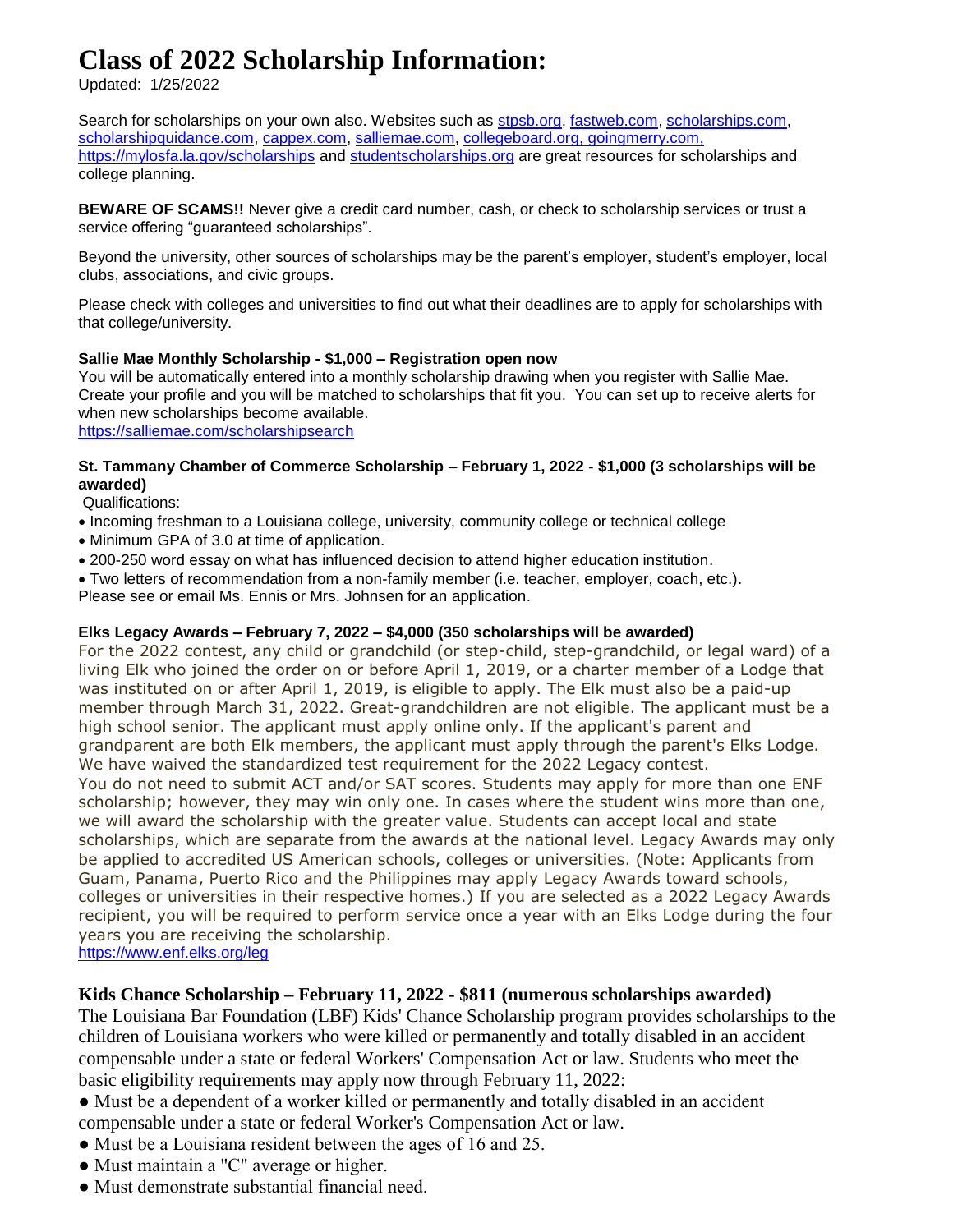● Must be pursuing a primary college or university degree (bachelor's or associate's) or vocational education and training (certificate or license) from an accredited Louisiana\* university, community, technical or vocational college and/or state approved proprietary school.

\*An exception may be made for attendance at an accredited out-of-state institution for extraordinary reasons.

Visit the Kids' Chance web page for more information about this opportunity.

# **St. Tammany Retired School Employees Association's Educational Grant – February 18, 2022 - \$1,000**

This grant is intended to recognize and reward a graduate who is outgoing, intelligent, enjoys working with young people and is considering education as a career choice. Applicant must plan to major in education at a college or university in Louisiana in the fall and must have a 2.50 or higher GPA. Please see or email Ms. Ennis or Mrs. Johnsen for an application.

# **Robert Johnson Rotary Club of Slidell Scholarship – March 8, 2022 - \$1,000**

Applications are chosen based on 50% academic performance and 50% financial need. Applicants must be planning to attend a **4-year college or university** next fall. Completed applications must be turned in to Ms. Ennis or Mrs. Johnsen prior to March 8<sup>th</sup>. Please see Ms. Ennis or Mrs. Johnsen for an application.

# **Robert Johnson Rotary Club of Slidell Scholarship – March 8, 2022 - \$500**

Applications are chosen based on 50% academic performance and 50% financial need. Applicants must be planning to attend a **community college, junior college or vocational school** next fall. Completed applications must be turned in to Ms. Ennis or Mrs. Johnsen prior to March 8<sup>th</sup>. Please see Ms. Ennis or Mrs. Johnsen for an application.

# **Peter C. Bertucci Scholarship – March 11, 2022 - \$1,000 (20 scholarships will be awarded**

Eligibility - Graduating High School Senior for the 2021-2022 school year • Current Grade Point Average of 2.5 (or higher) • Demonstrate academic excellence and school / community involvement • Enroll in an accredited two-year or four-year college, university, or vocational/technical school for the 2022-2023 academic year • Member of Jefferson Financial FCU upon awarding \*Credit Union employees, children of Credit Union employees, Board Members, and children of Board Members are NOT eligible to participate.

<https://www.jeffersonfinancial.org/assets/files/GShX7W5d>

# **Slidell Women's Civic Club Scholarship – March 11, 2022**

The Slidell Women's Civic Club (SWCC) is dedicated to the purpose of fostering civic, welfare, cultural, and social interests of the community of Slidell, Louisiana. The purpose of the Education Committee is to grant a college scholarship, for the freshman year only, to a young female student with an outstanding academic record, leadership skills, and active campus and civic involvement. Financial need may also be conside To receive the SWCC Scholarship, the applicant must meet the following requirements:

#### **Residential Status**

- $\circ$  The applicant must be a resident of St. Tammany Parish.
- $\circ$  The applicant must have attended a high school in the Slidell area for a minimum of three full consecutive semesters immediately preceding the date of application.
- o The applicant must be classified as a full-time student.

#### **Scholastic Requirements**

- o The applicant must be a graduating senior.
- $\circ$  The university or college selected must be currently accredited by a regional accrediting association.
- $\circ$  The applicant must have earned at least a 2.5 grade point average (un-weighted) in her four years of high school.

#### **Personal Qualifications**

The female student must possess good character and ambitious purpose. She must have participated in extracurricular and/or community activities, been respected by her teachers and classmates, and refrained from participation in activities which foster behavior incidents.

- The applicant must submit all required data no later than **March 11, 2022.**
	- o A completed application.
		- Applications may be handwritten or typed. An electronic, fillable copy of the application can be obtained at the following website:

[http://swccscholarship.pbworks.com](http://swccscholarship.pbworks.com/)

 $\circ$  The applicant's four-year high school transcript showing grades earned through the first semester of her senior year.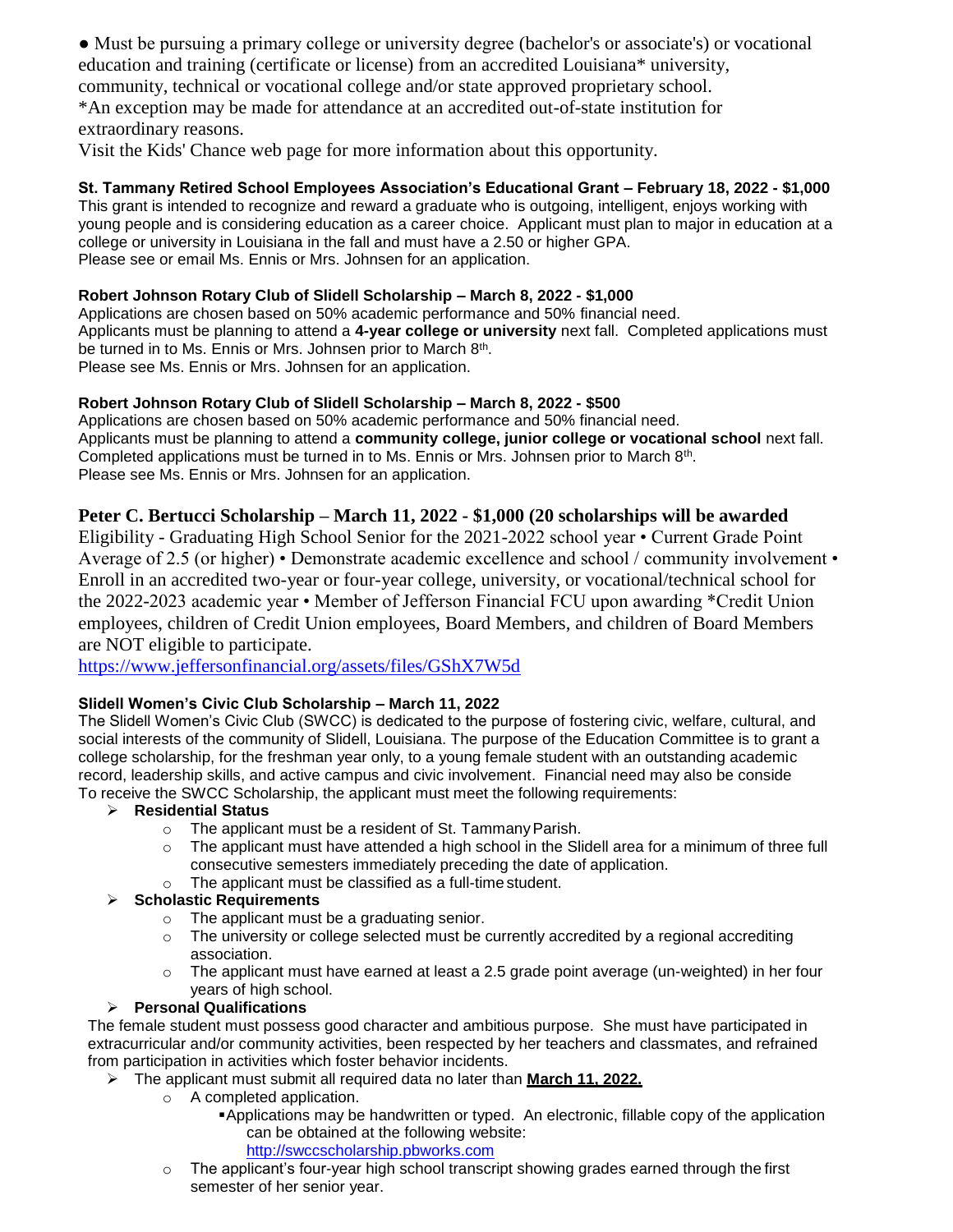$\circ$  Two letters of recommendation from any of the following: the applicant's high school administrator, a local minister, high school teacher, a community leader, or a local business person. The recommendation letter should address the applicant's academic record, campus, and civic involvement, as well as leadership shown in these areas. Recommendation letters should be written by someone not related to the applicant.

Please see or email Ms. Ennis or Mrs. Johnsen for an application.

# **Army ROTC Scholarship – March 14, 2022 - \$10,000**

Scholarships will be awarded from each region on the above dates. Qualifications:

- Be a U.S. citizen.
- Have a high school cumulative grade point average of at least 2.50.
- Be between the ages of 17 and 26.
- Have a high school diploma or equivalent
- Score a minimum of 1000 on the SAT (math/verbal) or 19 on the ACT (excluding the writing test scores).
- Meet the physical standards.
- Agree to accept a commission and serve in the Army on Active Duty or in the Reserve Component (Army Reserve or National Guard).

<https://www.goarmy.com/rotc>

#### **Horatio Alger Scholarship – March 15, 2020 – Various amounts awarded**

Applicants must be a high school **SENIOR**. Must demonstrate critical financial need (\$55,000 or lower adjusted gross family income). Applicants must be involved in co-curricular and community service, display integrity and perseverance in overcoming adversity and have a minimum GPA of 2.0. [http://scholars.horatioalger.org](http://scholars.horatioalger.org/) Click on targeted scholarships or technical scholarships to apply.

#### **Horatio Alger Scholarship – March 15, 2020 - \$10,000 - \$25,000 (106 scholarships awarded)**

**To be eligible to apply for the Horatio Alger National Scholarship, applicants must meet the following criteria:**

- Be enrolled full time as a high school **JUNIOR** in the United States
- Exhibit a strong commitment to pursue and complete a bachelor's degree at an accredited non-profit public or private institution in the United States (students may start their studies at a two-year institution and then transfer to a four-year institution)
- Demonstrate critical financial need (\$55,000 or lower adjusted gross family income is required)
- Be involved in co-curricular and community service activities
- Display integrity and perseverance in overcoming adversity
- Maintain a minimum grade point average (GPA) of 2.0; and
- Be a United States citizen

[http://scholars.horatioalger.org](http://scholars.horatioalger.org/)

# **Hollis Davis Memorial Scholarship (Pearl River Lions Club) – March 15, 2022 - \$500 (2 scholarships awarded to PRHS students)**

Pearl River Lions Club will award two Pearl River High School seniors a scholarship based on community service to our town/school.

Please see or email Ms. Ennis or Mrs. Johnsen for an application.

# **Louisiana 811 Scholarship – March 18, 2022 - \$811**

The mission of Louisiana 811 is to support the protection of its members' facilities, the public, and the environment by providing excellent damage prevention services in a cost-effective manner. To advance this mission, the organization is awarding \$811 scholarships to Louisiana high school seniors.

**Eligibility**: Applicants must be Louisiana students who are planning to attend a community college, accredited trade school, or a four-year accredited college or university by Fall 2022.

**Application Guidelines**: The application requires the student to complete an online application form that includes a brief essay portion that asks students to describe how they would deliver and how they would stress the importance of the 811 Message, "Call Before You Dig" to their peer group and/or family members. All applications are due by 5 p.m. on Friday, March 18, 2022. Applications received after the due date or not submitted in their entirety will not be considered. Winners will be announced